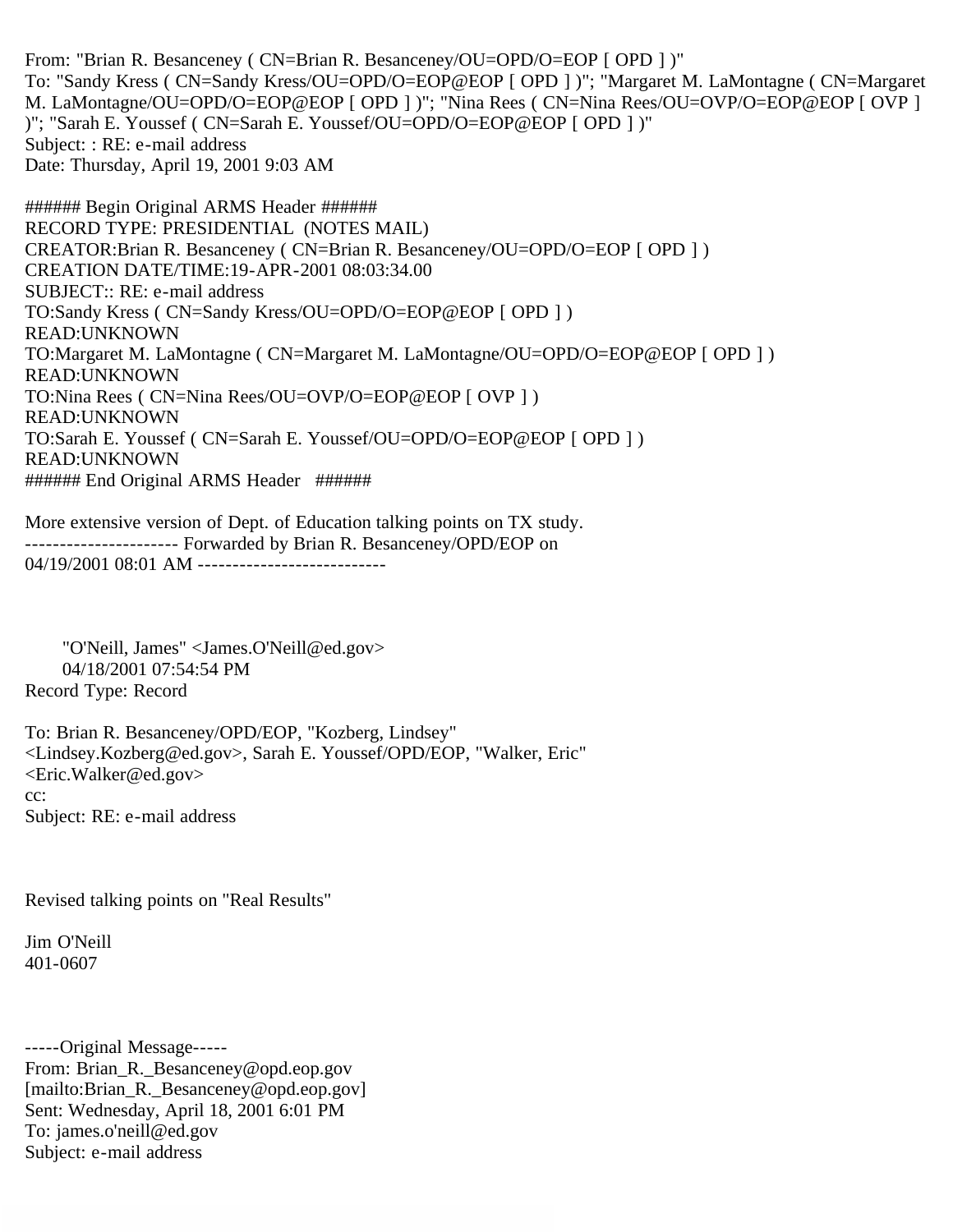- att1.htm

- Real Results.doc

ATT CREATION TIME/DATE: 0 00:00:00.00 File attachment <P\_H35L1004\_OPD.TXT\_1>

ATT CREATION TIME/DATE: 0 00:00:00.00 File attachment <P\_H35L1004\_OPD.TXT\_2>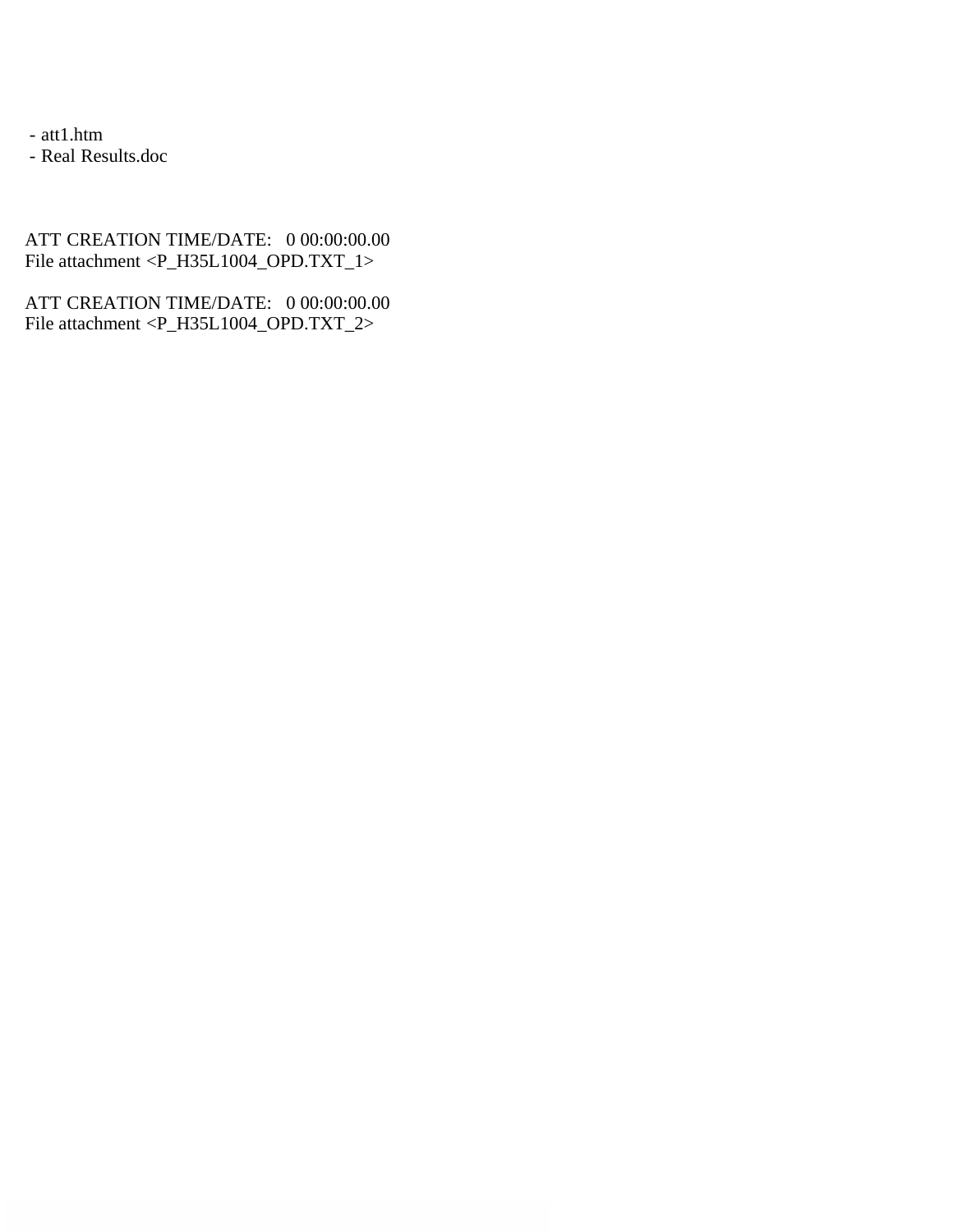# **The following document is attachment P\_H35L1004\_OPD.TXT\_1**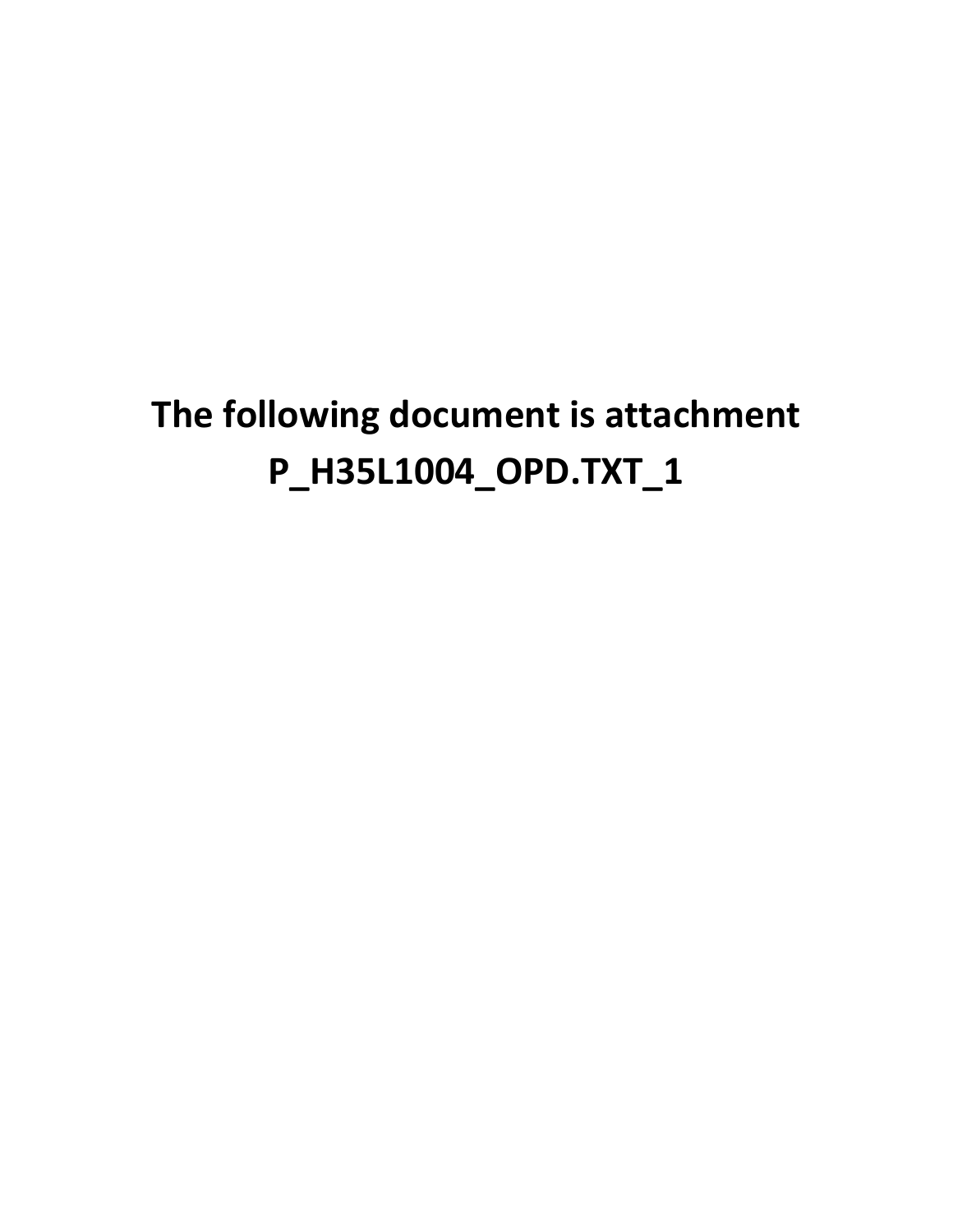Revised talking points on "Real Results"

Jim O'Neill 401-0607

-----Original Message----- From: Brian\_R.\_Besanceney@opd.eop.gov [mailto:Brian R. Besanceney@opd.eop.gov] Sent: Wednesday, April 18, 2001 6:01 PM To: james.o'neill@ed.gov Subject: e-mail address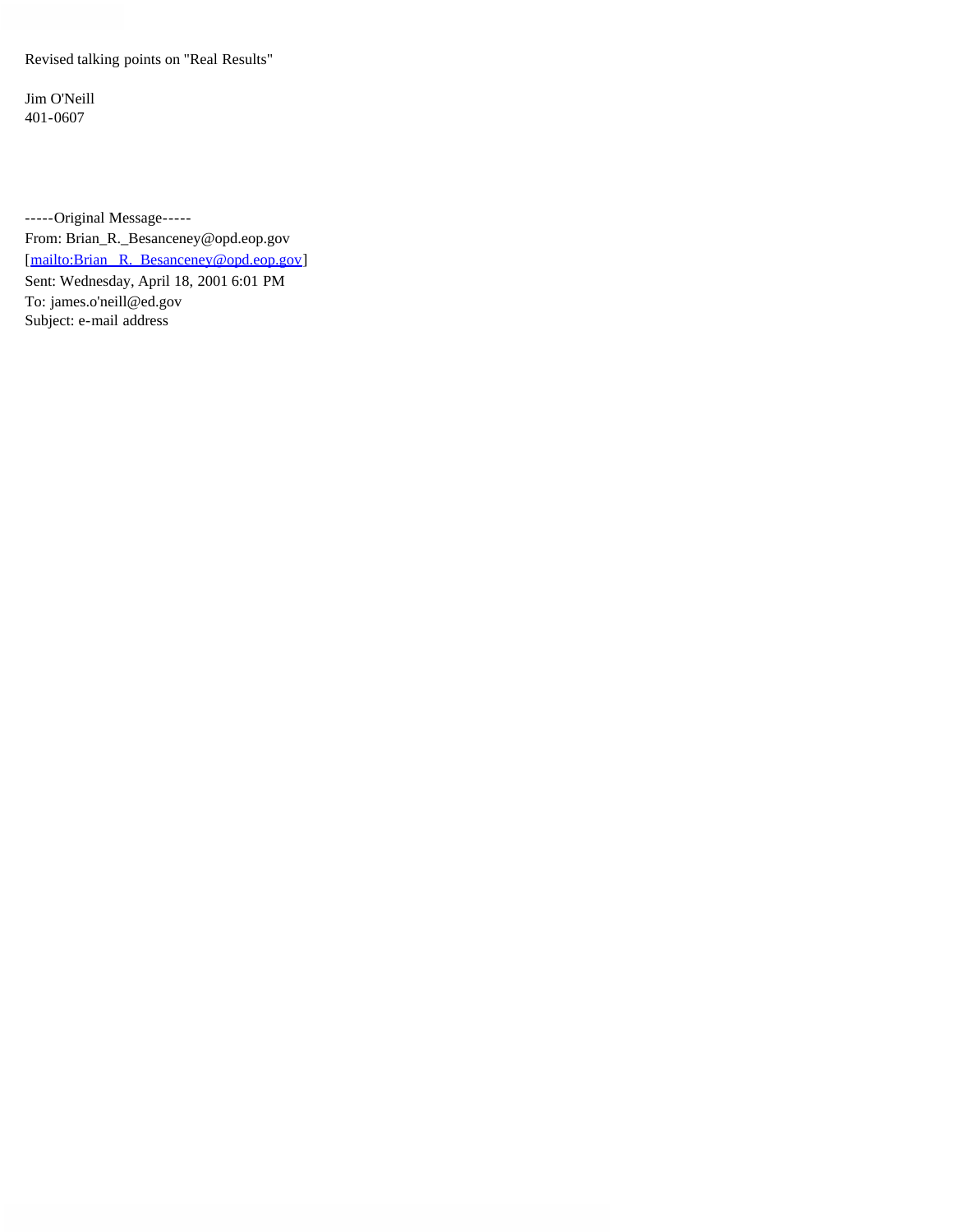# **The following document is attachment P\_H35L1004\_OPD.TXT\_2**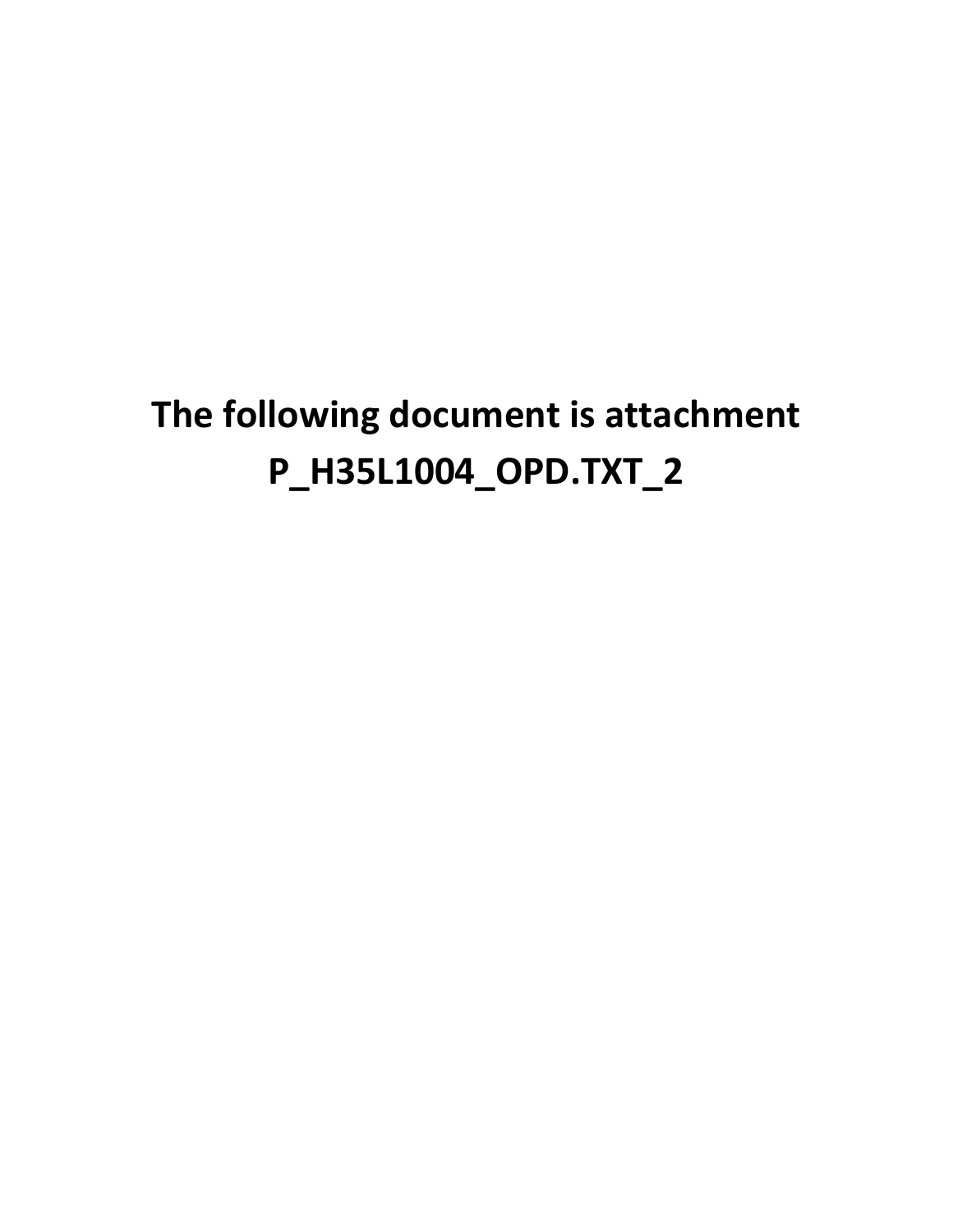## **Talking Points on "Real Results, Remaining Challenges: The Story of Texas Education Reform"**

*[All quotations are from a draft copy of the report, which was commissioned by the Business Roundtable. The final copy will be released Thursday, April 19. The report is embargoed until released]*

### **Reforms in Texas produced real results. White Texans are improving. Black Texans are improving. Hispanic Texans are improving.**

• "Poor and minority students have made the most dramatic gains"

#### **This report by the Education Trust confirms what Texans have already discovered. High standards, annual testing, and accountability improve education.**

- "The Texas reforms have made a positive difference for students overall, and particularly for low-income and minority children."
- "Texas has seen dramatic increases in passing rates across all grade levels and subjects on [TAAS], "
- "Texas ranks among the top states on the 1996 NAEP  $4<sup>th</sup>$  grade math assessment, with Texas students tied for the highest gain in math achievement from 1992 to 1996.
- "the state scored well above the national average on NAEP's first writing assessment in 1998, with only one state—Connecticut—achieving a score that was statistically higher."
- "Texas was one of the first states to hold students and education employees accountable for the results of [such] exams."
- "a unique blend of pragmatism and optimism"

### **The principles behind President Bush's No Child Left Behind plan have already produced dramatic results.**

- "…dramatic decreases in racial and socioeconomic gaps"
- "The large achievement gaps evident in 1994 have shrunk substantially, from 28 to 17 percentage points for Latino students, from 36 to 21 percentage points for African American students."
- "The NAEP data are particularly impressive for the state's African American students, who outscored their counterparts nationally and in every other state on NAEP's 1996  $4<sup>th</sup>$  grade math and 1998  $8<sup>th</sup>$  grade writing assessments. In fact, the state's African American students matched or outscored White students in seven other states on the 1998 NAEP writing test—a first for NAEP."
- "Latino students also scored well above the national average, and they outscored their peers in all but one state."
- "If African-American fourth graders everywhere scored as well as those in Texas, the national achievement gap between White and African American fourth graders in math would shrink by a third."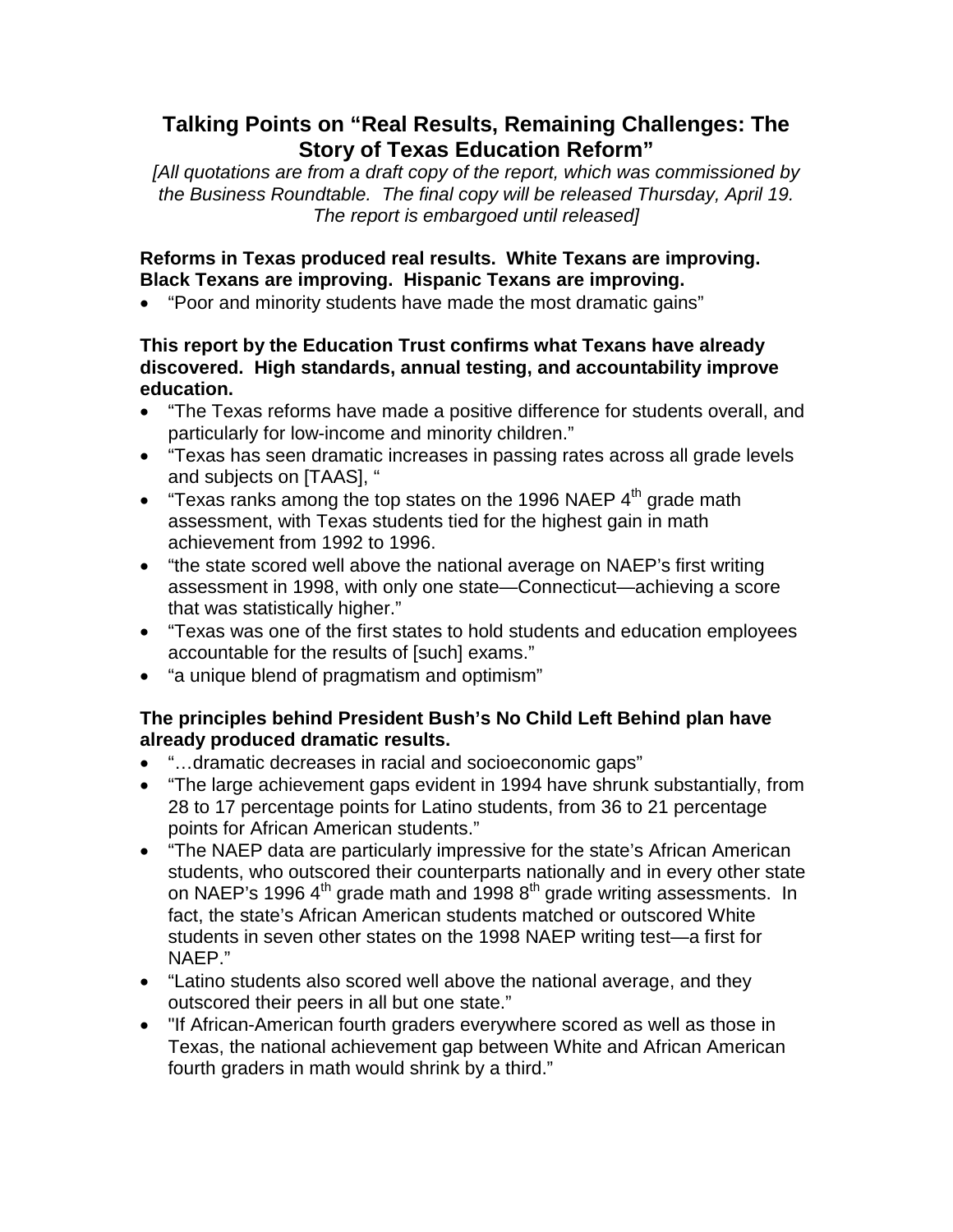- "If African-American fourth graders everywhere wrote as well as their peers in Texas, the national achievement gap between White and African American eighth graders would be cut in half." (emphasis added)
- "This paper presents compelling evidence that those gains have not come at the cost of higher dropout rates, as some critics claim."
- "high school completion rates … are … above average for African American students" [though below average for white and Hispanic]

### **Governor Bush and Texas policymakers refused to succumb to the softbigotry of low expectations. They held everyone to the same standard, and it paid off.**

- "Too many policymakers simply don't believe poor and minority children can achieve as much as their more privileged counterparts…[Some] have gone so far as to codify those lower expectations into policy, setting lower benchmarks for schools that serve high concentrations of poor students. Education leaders in the Lone Star State have taken a radically different approach."
- "Until recently, Texas was the only state separately report test scores…for different groups of students, including poor and minority children, while at the same time evaluating schools and districts based on a common test-score target..that must be *met by each group."* (emphasis in original)
- "Such a policy, which reverses the usual 'bell curve' way of thinking about achievement, is nothing short of revolutionary."
- "Texas…unlike a number of other states, has avoided subsequent pressure to water down its testing system with old-fashioned tests built on bell-curve assumptions about student achievement."
- "Although Texas had the highest proportion of low-income and minority students among the thirteen participating states, only Michigan achieved a higher average math score. Moreover, Texas had far and away the highest percentage of students reaching both of the upper-performance benchmarks on the TIMSS test."
- "Texas students are proving, particularly in math and writing, that states with high proportions of poor and minority students need not always score at or near the bottom on such tests as the NAEP and the TIMSS. Indeed, they can achieve at or near the very top."

## **Negatives**

• "There are still substantial achievements gaps between different groups of students on state tests and NAEP assessments."

Response: "The good news is that all students in Texas are improving on NAEP."

• "Too many students—particularly African American and Latino students-- fail to complete high school"

Response: "Completion rates in Texas actually have been increasing... Moreover, that improvement bucks [a] national trend over the same period."